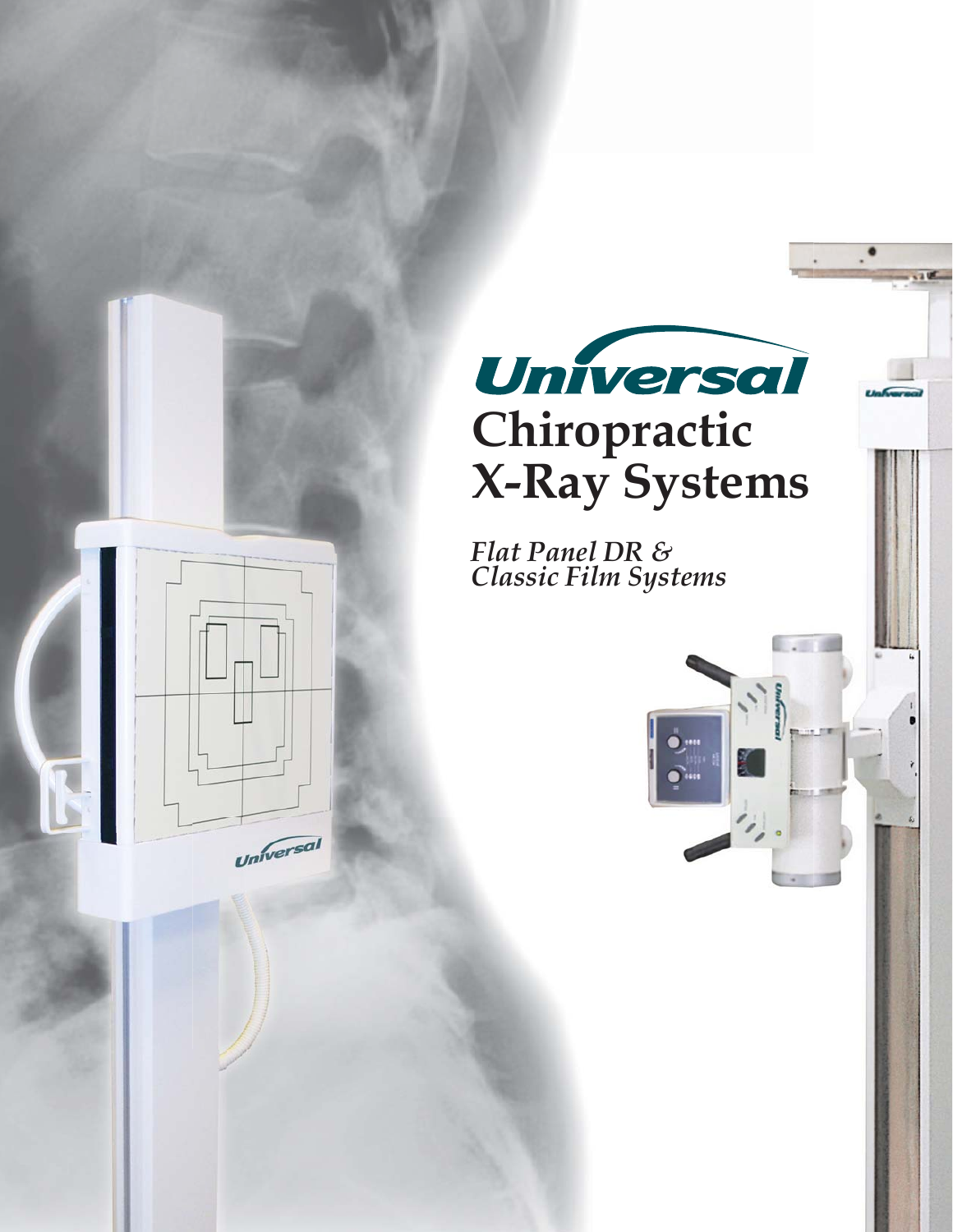## **DC Choice™**

### Digital Chiropractic Imaging Suite

The DCChoice is an affordable, cost effective flat-panel digital x-ray system that requires considerably less space than bulky CCD systems.

The flat-panel detector is housed in our slim design wall stand with a depth of only 12.25 inches. The side mounted patient hand grips aide patient stabilization.

A floor-wall / floor-ceiling tube stand with electromagnetic locks and angulating tube arm make image acquisition easy and efficient.

The 200kHu, 0.6 x 1.5 mm focal spot tube ensures high resolution images. Six foot (183 cm) tracks allow for 40" (100 cm) and 72" (180 cm) detector distances. Eight foot tracks are also available.

Customize for your needs with a variety of high frequency generator options. Complete generator integration is possible with our DR series generators.

High definition images are captured with a 9 megapixel Toshiba FDX4343R cesium flat panel detector.





Images are displayed in seconds on the Barco 19" TFT, color LCD clinical review display. This 1280 x 1024 resolution display with touch screen interface is DICOM compliant providing more accurate grayscales and better contrast than standard monitors.

See back page for complete detector and acquisition station specifications.



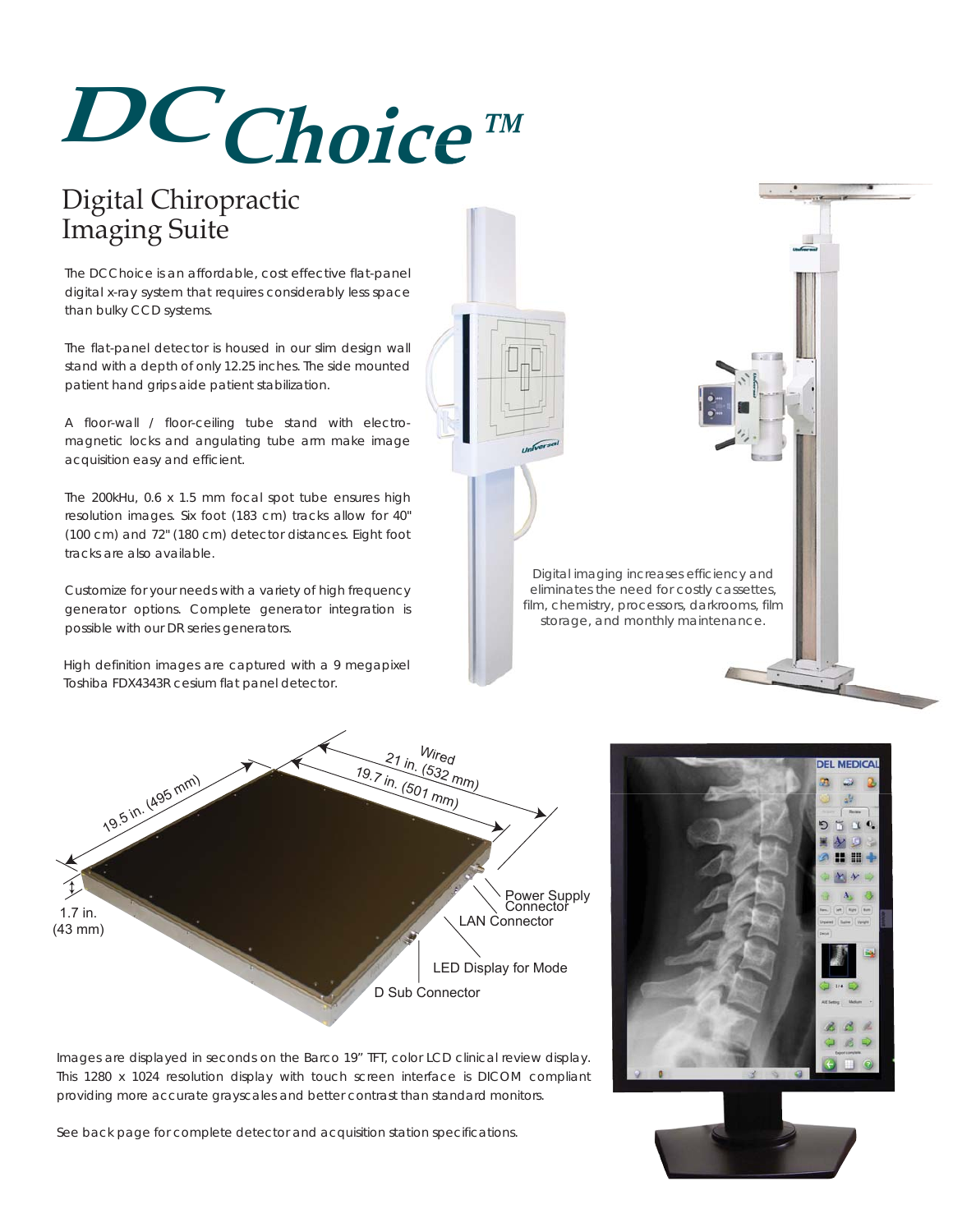## **DelWorks DC Choice™**

Acquisition & Processing Software

The user-friendly DelWorks acquisition software is easy to operate and features a wide range of tools for a variety of image manipulations. This fully integrated, Windows-based user interface simplifies every step of the examination procedure, including:

- Anatomical programming
- Advanced image processing and algorithms
- QA and post processing of acquired images
- Network connectivity for patient selection
- DICOM Store, DICOM Print and DICOM Modality **Worklist**
- Image Stitching (optional)

# Image with Original Image Processing mage with New Image Processing AIE Setting AIE Setting

*Automatic image optimization is achieved with the integrated Advanced Image Processing software.* 



Classic Film System

This sturdy, reliable system will provide years of trouble free operation. The extensive vertical travel of 75.25" (191 cm) allows for complete radiographic coverage from skull to weight bearing studies.

### **System Components:**

Floor-Wall/Floor-Ceiling Tube Stand with 6 foot tracks and 140kHu x-ray tube with manual laser-light collimator.

Vertical Wall Stand with electro magnetic lock and 17" x 17" (43 cm x 43 cm) grid cabinet with 10:1 fine line grid for superior film quality. The cassette tray accepts 14" x 17" (35 cm x 43 cm) and smaller cassette sizes.

Available with our HE425 400mA single-phase or ANTHEM anatomically programmed, high frequency generator.